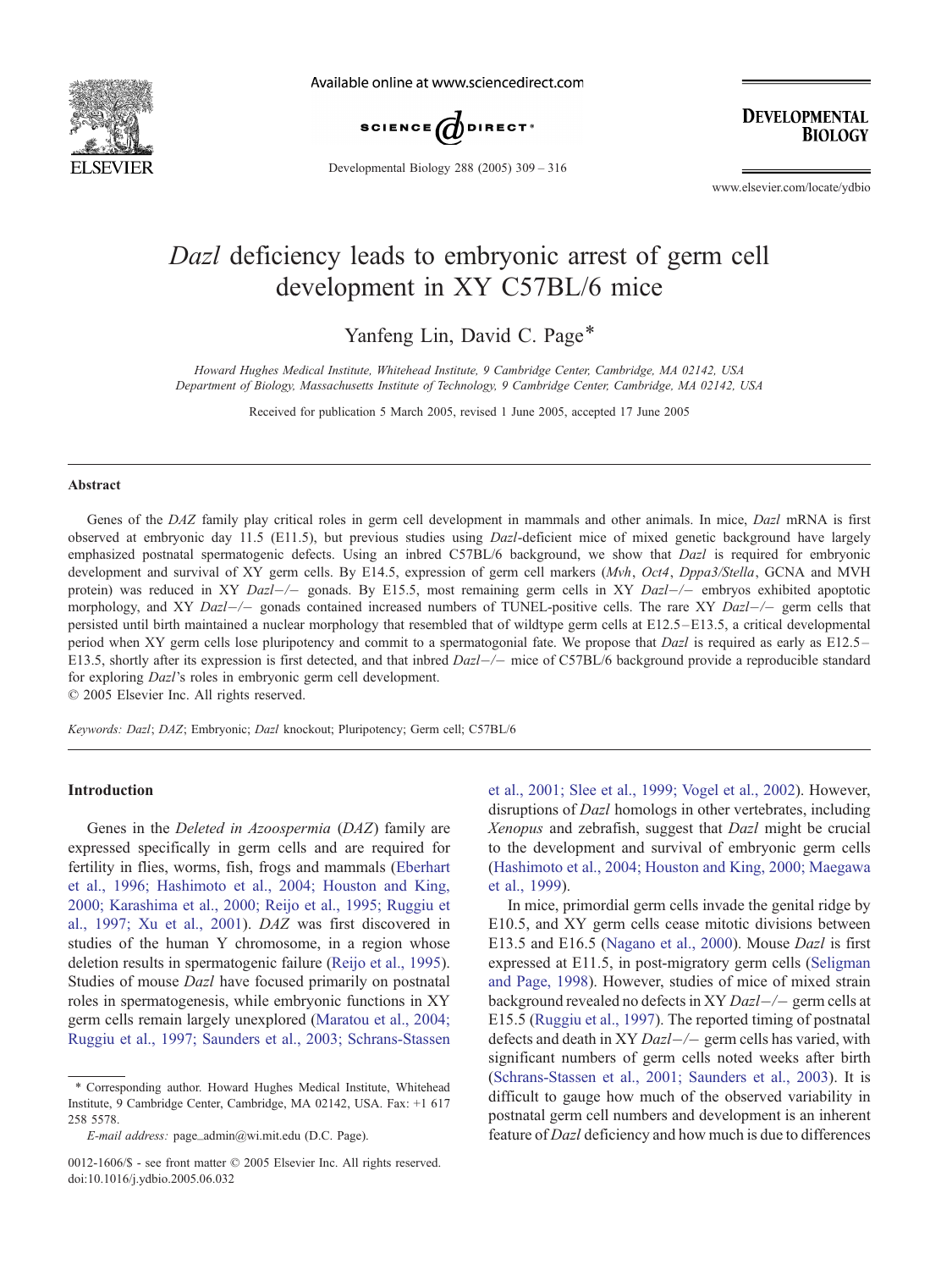in genetic modifier loci that differ among strains ([Saunders et](#page-6-0) al., 2003). To establish a reproducible standard for examining Dazl functions, we backcrossed the published knockout allele  $(Dazl^{TM1/Hgu})$  onto the C57BL/6 background. Our experiments indicated that Dazl is required for XY germ cell development and survival as early as E12.5–E13.5.

## Materials and methods

## Backcrossing Dazl<sup>TM1/Hgu</sup> onto C57BL/6 strain background

Mice carrying the  $DazI^{TM/Hgu}$  allele ([Ruggiu et al., 1997\)](#page-6-0) were generously provided by Howard Cooke, MRC Human Genetics Unit, Edinburgh, UK. We crossed  $\widetilde{Dazl}^{TM/Hgu}/+$  mice to C57BL/6 mice (Taconic Farms Inc., Germantown, NY). All experiments were carried out on mice backcrossed to C57BL/6 between 7 and 11 generations, when 99.2% to 99.9% of the genome is expected to be of C57BL/6 origin; all Y chromosomes and mitochondria are of C57BL/6 origin.

## Embryonic gonad collection and PCR-based genotyping

Timed matings were performed. Noon on the day a vaginal plug was found was designated as E0.5. Collection and processing of embryos for in situ hybridization, as well as PCR sexing of E11.5 embryos, were carried out as published ([Menke et al., 2003\)](#page-6-0). Genotypes were defined by PCR as previously described ([Ruggiu et al., 1997\)](#page-6-0).

#### Histology, immunohistochemistry and terminal deoxynucleotidyl transferase dUTP nick-end labeling (TUNEL) analysis

For histological studies, gonadal tissues were fixed in Bouins solution overnight at 4°C. For immunohistochemistry and TUNEL analysis, gonadal tissues were fixed in 4% paraformaldehyde overnight at 4<sup>o</sup>C or for 4 h at room temperature. Fixed tissues were embedded in paraffin and sectioned. Slides for histological examination were stained with hematoxylin and eosin. Just before use, slides for immunohistochemistry were dewaxed, rehydrated, and autoclaved in 10 mM sodium citrate for 5 min at about 121-C. Rat anti-germ cell nuclear antigen (GCNA), a gift from George Enders, University of Kansas, Kansas City, was used as previously described ([Enders and May, 1994\)](#page-6-0). Rabbit anti-phosphohistone H3 (PH3, Upstate Biotech. #07-145) was used at a 1:300 dilution. FITC-conjugated anti-rat secondary antibody and Texas Red-conjugated anti-rabbit secondary antibody (Jackson ImmunoResearch Laboratories Inc.) were used at 1:40 and 1:200 dilutions, respectively. TUNEL analysis was carried out using the FragEL<sup>TM</sup> DNA Fragmentation Detection Kit, Fluorescent (EMD Biosciences) according to the manufacturer's instructions. Microscopic examination and image capture were conducted at the W. M. Keck Foundation Biological Imaging Facility at the Whitehead Institute.

#### In situ hybridization

In situ hybridization on embryonic gonads and subseque[nt image capture were carried out as previously described \(Menke](#page-6-0) et al., 2003; Wilkinson and Nieto, 1993). For whole-mount in situ hybridization,  $DazI+/+$  and  $DazI-/-$  gonads were coprocessed in single tubes to exclude tube-to-tube variation as a source of differential staining. Digoxigenin riboprobes were generated as previously described ([Menke and Page, 2002; Menke et al., 2003\)](#page-6-0). The Oct-4 probe was described previously ([Menke et al., 2003\)](#page-6-0). The Dazl probe was a gift from Min Wu, Whitehead Institute. PCR primers used to generate Dppa3/ Stella and Mouse vasa homologue (Mvh) probes were designed using Primer3 software ([Rozen and Skaletsky, 2000\)](#page-6-0). Below are descriptions of previously unpublished probes.

| Gene         | Forward primer for PCR       | Reverse primer for PCR      | Probe size   |
|--------------|------------------------------|-----------------------------|--------------|
| Dppa3/Stella | TTCCGAGCTAGCTTTTGAGG         | <b>CTGGATCGTTGTGCATCCTA</b> | 641 bases    |
| Mvh          | CACCGGCAATTTTGACTTTT         | AGCAACAAGAACTGGGCACT        | 937 bases    |
| Dazl         | Full-length <i>Dazl</i> cDNA |                             | 1.1 kilobase |

#### **Results**

#### Dazl mRNA expression begins at E11.5

To determine when Dazl is first expressed in embryonic XY C57BL/6 gonads, we performed in situ hybridization with a full-length *Dazl* riboprobe. At E11.5, no *Dazl* mRNA was observed in most XY gonads examined, but faint staining could be seen in some ([Fig. 1\)](#page-2-0). By E12.5, Dazl mRNA was readily detected in the nascent testis cords of all XY gonads examined. By E13.5, Dazl transcripts were abundant in testis cords ([Fig. 1\)](#page-2-0).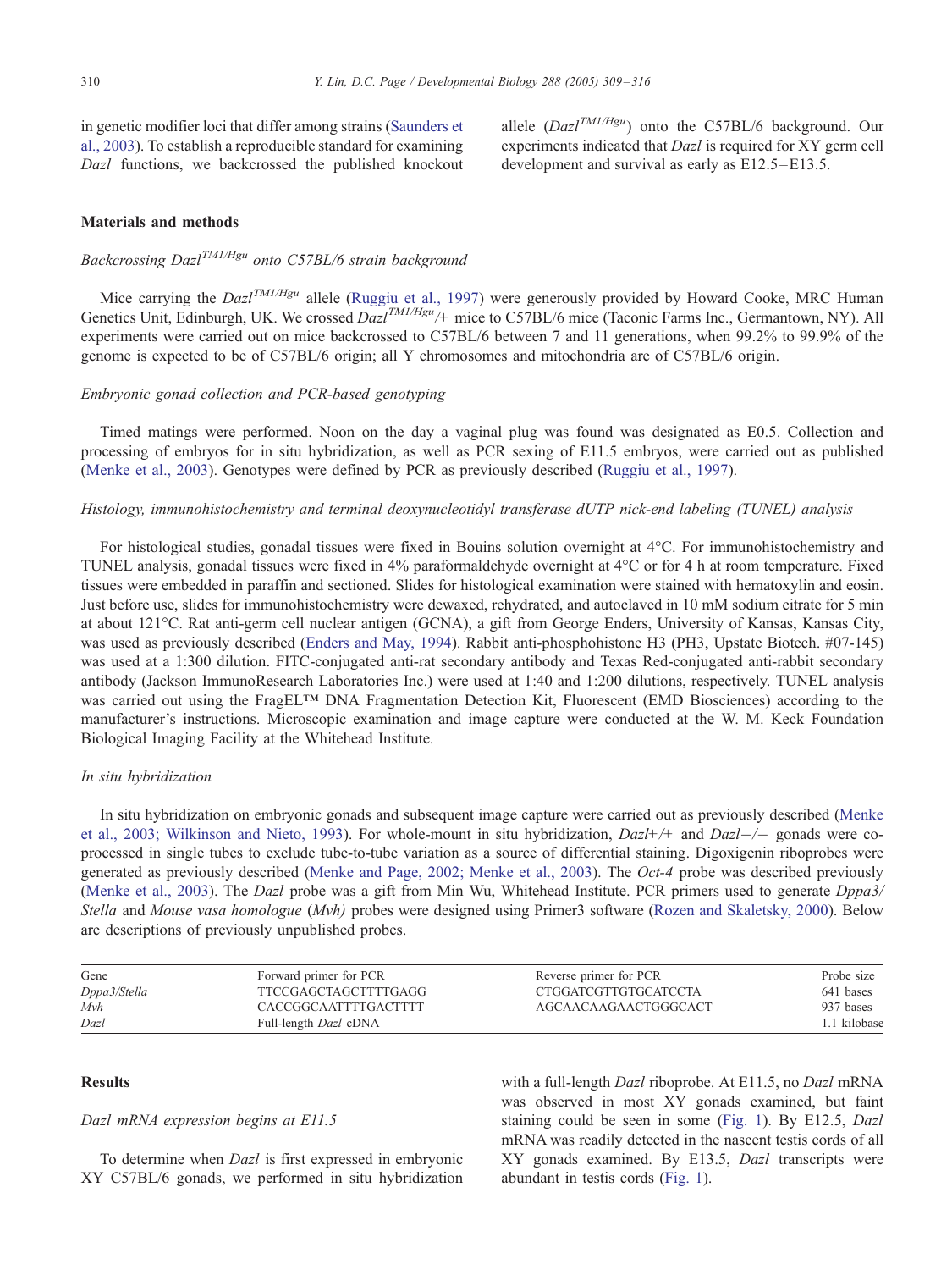<span id="page-2-0"></span>

Fig. 1. Whole-mount in situ hybridization of *Dazl* riboprobe to wildtype XY embryonic gonads.

## Testes of Dazl $-/-$  neonates contain very few germ cells

All 60 histological sections from testes of two wildtype XY neonates (D0.5) contained multiple germ cells per testis cord, and the chromatin of these germ cells, as expected, was diffused rather than condensed (Figs. 2A, B). (Germ cells were distinguished from somatic cells by their central positions within testis cords and by their large nuclei.) By contrast, of 60 histological sections from testes of two  $Dazl$  neonates, only two contained identifiable germ cells and then only in two cord cross-sections (Fig. 2C). These germ cells appeared abnormal, with chromatin condensed at the edge of the nucleus (Fig. 2D). As a more sensitive means of detecting germ cells in neonatal testes, we assayed for expression of Mouse Vasa Homologue (MVH), a germ-cellspecific cytoplasmic protein. All ten testes sections examined from three wildtype neonates displayed multiple MVHpositive germ cells in each testis cord; each section contained 100– 200 such cells (Fig. 2E). By contrast, of 18 testis sections from six  $Dazl$  neonates, 12 sections contained

no MVH-positive cells, and the others displayed fewer than ten MVH-positive cells (Fig. 2F and Fig. S1 in Appendix A).

#### Histologic abnormalities appear by E14.5

As we observed virtually no germ cells in XY  $Dazl$ -/testes at birth, we next examined the histology of embryonic XY gonads. At E13.5, XY wildtype and  $Dazl$ -/- gonads could not be distinguished histologically ([Figs. 3A](#page-3-0), B). At E14.5, germ cells with dark condensed nuclei, typical of apoptotic cells, were observed in XY  $DazI$  gonads (two embryos examined; [Fig. 3D](#page-3-0)). Such cells were rarely seen in gonads of wildtype XY littermates ([Fig. 3C](#page-3-0)). At E15.5, many germ cells in XY  $Dazl$  gonads appeared apoptotic (two embryos examined; [Fig. 3F](#page-3-0)). At E17.5, many testis cords in XY  $Dazl$ -/- gonads contained only somatic cells, and few cords contained germ cells that did not appear apoptotic (three embryos examined; [Fig. 3H](#page-3-0)).

From E14.5 through birth, the chromatin of wildtype XY germ cells gradually assumes a more diffuse appearance



Fig. 2. Sections of neonatal (D0.5) testes from XY Dazl+/+ (A, E) and Dazl-/- (C, F) mice stained with hematoxylin and eosin (A, C, 40 $\times$  magnification) or with MVH antisera (E, F, 10 x magnification). Inserts show high magnification images of a typical D0.5 XY Dazl+/+ germ cell (B) and a rare D0.5 XY Dazl-/germ cell (D). Arrowheads indicate germ cells. See Fig. S1 in Appendix A for additional sections stained with MVH antisera.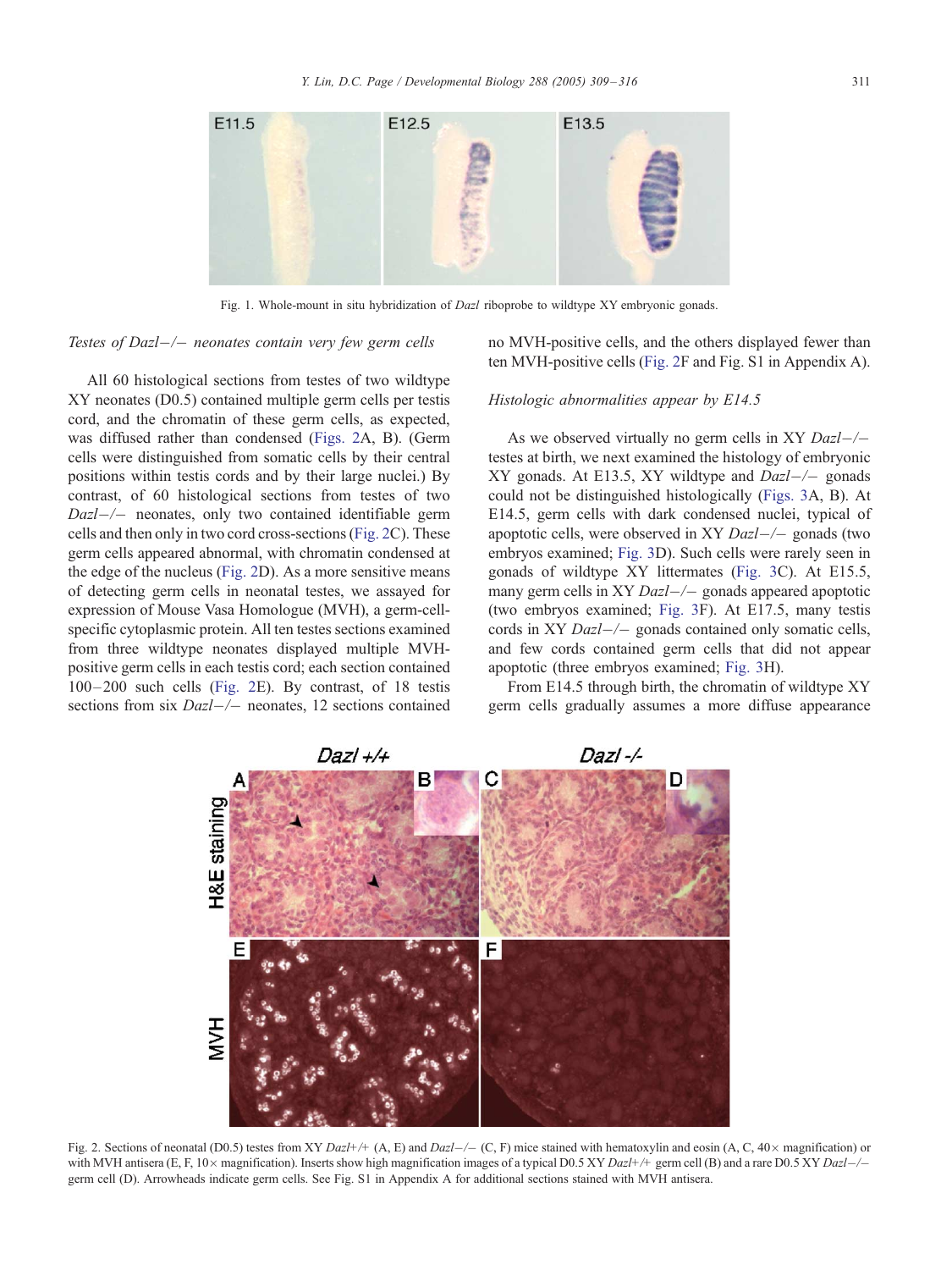<span id="page-3-0"></span>

Fig. 3. Hematoxylin and eosin stained sections of embryonic gonads from XY Dazl+/+ (A, C, E, G) and Dazl-/- (B, D, F, H) littermate mice at E13.5 (A, B), E14.5 (C, D), E15.5 (E, F) and E17.5 (G, H). Arrowheads indicate germ cells. Arrows indicate presumptive apoptotic germ cells.

(Figs. 3C, E, G and [Fig. 2B](#page-2-0)). By contrast, the chromatin of surviving XY  $Dazl$ -/- germ cells maintains the condensed appearance typical of wildtype germ cells at E12.5 –E13.5 (Figs. 3D, F, H and [Fig. 2D](#page-2-0)).

## Loss of germ cell markers by  $E14.5 - E15.5$

To confirm the embryonic loss of germ cells, we assayed expression of germ-cell-specific markers (Mvh, Dppa3/ Stella, Oct4, GCNA and MVH protein) in XY gonads, both wildtype and  $Dazl$  ([Bowles et al., 2003; Fujiwara](#page-6-0) et al., 1994; Ovitt and Scholer, 1998; Saitou et al., 2002). At E14.5, in situ hybridization revealed a modest but consistent decrease in the levels of Mvh, Oct4 and Dppa3/Stella transcripts in XY  $Dazl$ -/- gonads compared with littermate controls ([Figs. 4A](#page-4-0) –F). By E15.5, a marked reduction in

transcript levels was evident (data not shown). In addition, immunofluorescence studies revealed that both MVH protein expression at E14.5 and GCNA expression at E15.5 were greatly reduced in XY  $Dazl$ -/- gonads compared to wildtype controls (Figs.  $4G-J$ ).

## Increased numbers of TUNEL-positive cells in Dazl $-/$ gonads at E15.5

The presence of apparently apoptotic germ cells led us to [assay XY E15.5 gonads for apoptotic nuclei by fluorescent](#page-6-0) TUNEL analysis ([Figs. 5A](#page-5-0), B), using DAPI staining to identify testis cords and germ cell nuclei ([Figs. 5C](#page-5-0), D). We found that the number of TUNEL-positive cells was significantly increased in XY  $Dazl$  –/– embryonic gonads compared to littermate controls ([Figs. 5A](#page-5-0), B), despite the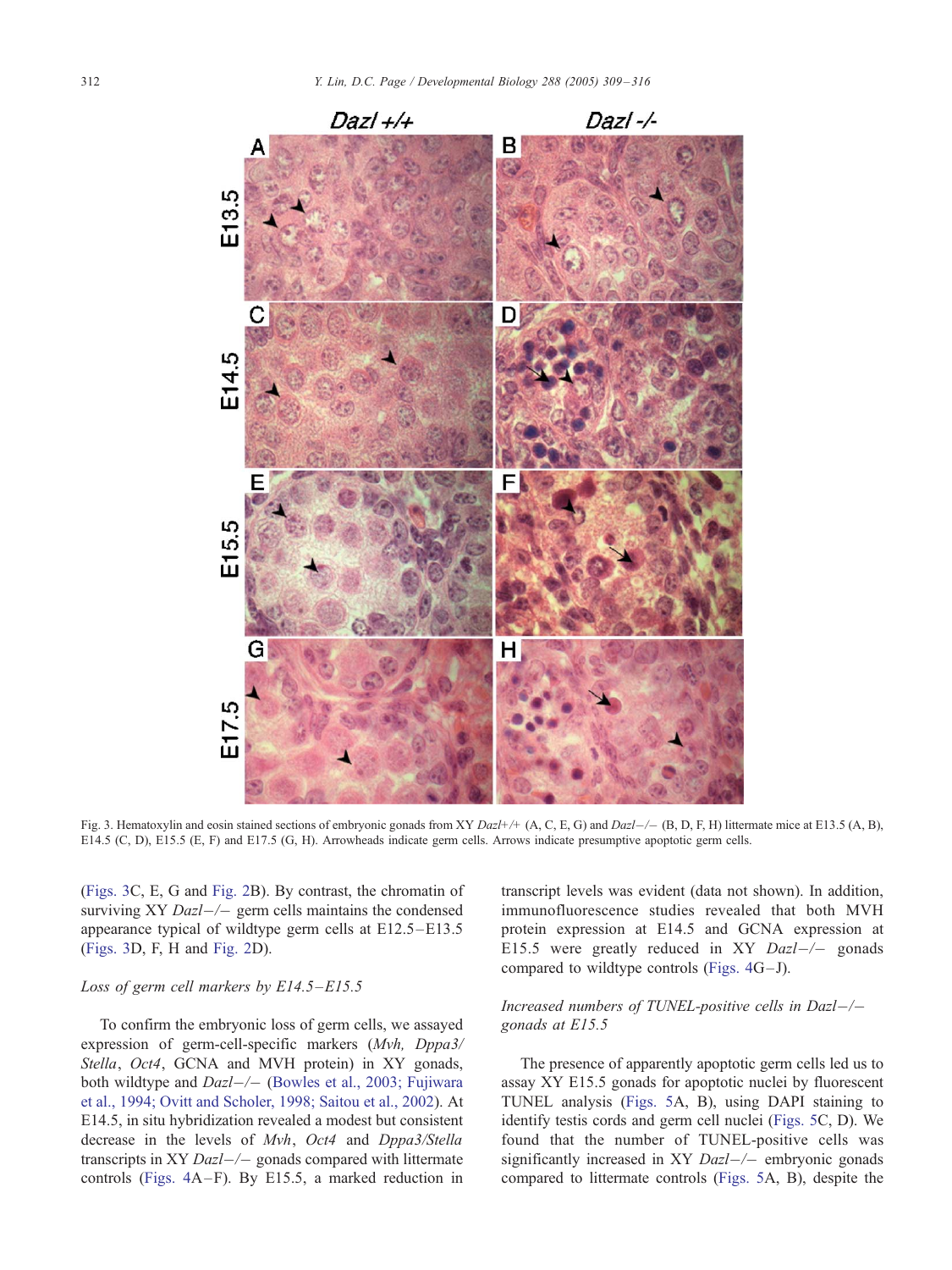<span id="page-4-0"></span>

Fig. 4. Staining for germ cell markers in XY  $Dazl+\!$  and  $Dazl-\!$ embryonic gonads.  $(A - F)$  Whole-mount in situ hybridization of Mvh  $(A, A)$ B), *Oct4* (C, D) or *Dppa3/Stella* (E, F) riboprobes to littermate E14.5 XY  $Dazl+$  (A, C, E) and  $Dazl-$  (B, D, F) gonads. (G, H) Fluorescent immunohistochemistry reveals MVH-positive germ cells (red) on sections of E14.5 XY Dazl+/+ (G) and Dazl-/- (H) gonads (10 $\times$  magnification). (I, J) Fluorescent immunohistochemistry reveals GCNA-positive germ cells (green) and phosphohistone H3-positive (PH3) dividing cells (red) on sections of E15.5 XY Dazl+/+ (I) and Dazl-/- (J) gonads (60 $\times$ magnification). In wildtype XY gonads at E15.5, somatic cells are dividing rapidly and hence are PH3-positive, while germ cells are mitotically inactive and PH3-negative. The death of germ cells in  $DazI$  gonads effectively increases the proportion of PH3-positive (somatic) cells there.

fact that the number of germ cell nuclei was decreased in  $XY$  *Dazl-/-* gonads ([Figs. 5C](#page-5-0), D). Furthermore, most TUNEL-positive nuclei in XY  $Dazl$  –/– gonads were found within testis cords ([Figs. 5E](#page-5-0), F). Thus, the TUNEL analysis confirms that apoptosis accounts for the dramatic loss of germ cells observed in XY  $Dazl$  –/– embryos.

## **Discussion**

Using an inbred genetic background, we have found that Dazl plays an essential role in embryonic development and survival of XY germ cells. The requirement for Dazl manifests soon after its transcripts are detected, at about the time when XY germ cells lose pluripotency and commit to a spermatogenic fate.

Our Dazl expression study in XY C57BL/6 embryonic gonads is in agreement with published data. The faint in situ hybridization signal that we observed at E11.5 and the stronger signal at E12.5 correspond well with previous data obtained at these time points using RT-PCR and Northern analysis ([Seligman and Page, 1998\)](#page-6-0).

In the present study, we observed that, at E15.5, most germ cells in XY  $Dazl$ - $\rightarrow$  gonads appeared apoptotic, and the number of TUNEL-positive cells was elevated in  $Dazl$  -/- compared to  $Dazl$ +/- testes. In addition, several germ-cell-specific markers showed reduced expression in  $XY$  Dazl $-/-$  gonads compared to wildtype littermates at E14.5 and E15.5. In summary, on a C57BL/6 strain background, germ cell loss in XY  $Dazl$ -/- gonads occurred as early as E14.5 –E15.5.

The nuclear morphology of the rare XY  $Dazl$ -/- germ cells that survived to birth resembled that of wildtype germ cells at E12.5 –E13.5, suggesting a time frame for Dazl's embryonic function. We infer that developmental arrest at E12.5–E13.5 precedes germ cell death in XY  $Dazl$ –/– embryos. Published studies indicate that profound developmental changes take place during this period. This is the last embryonic stage from which EG (embryonic germ) cell lines – which resemble ES cell lines in their pluripotency – can be derived ([Labosky et al., 1994\)](#page-6-0). Conversely, only after E12.5 can wildtype embryonic XY germ cells repopulate an adult testis without co-transplanting donor somatic cells ([Ohta et al., 2004\)](#page-6-0). Dazl function at E12.5–E13.5 thus coincides with the transition of XY germ cells from a pluripotent state to a more differentiated spermatogenic identity. Only two other germ-cell-specific genes, Mvh and Nanos2, are known to be required at this developmental juncture between completion of germ cell migration (at E10.5) and cessation of mitotic division (at E13.5–E16.5) ([Tanaka et al., 2000; Tsuda et al., 2003\)](#page-6-0). The C57BL/6 Dazl knockout can now be used to study Dazl function in relation to the mechanism by which pluripotent XY germ cells make a transition to a more restricted spermatogenic fate.

Our findings stand in contrast to previous studies, all conducted in mixed genetic backgrounds, that suggest that Dazl is essential to XY germ cell development and survival only later in development ([Ruggiu et al., 1997; Schrans-](#page-6-0)Stassen et al., 2001; Saunders et al., 2003; Maratou et al.,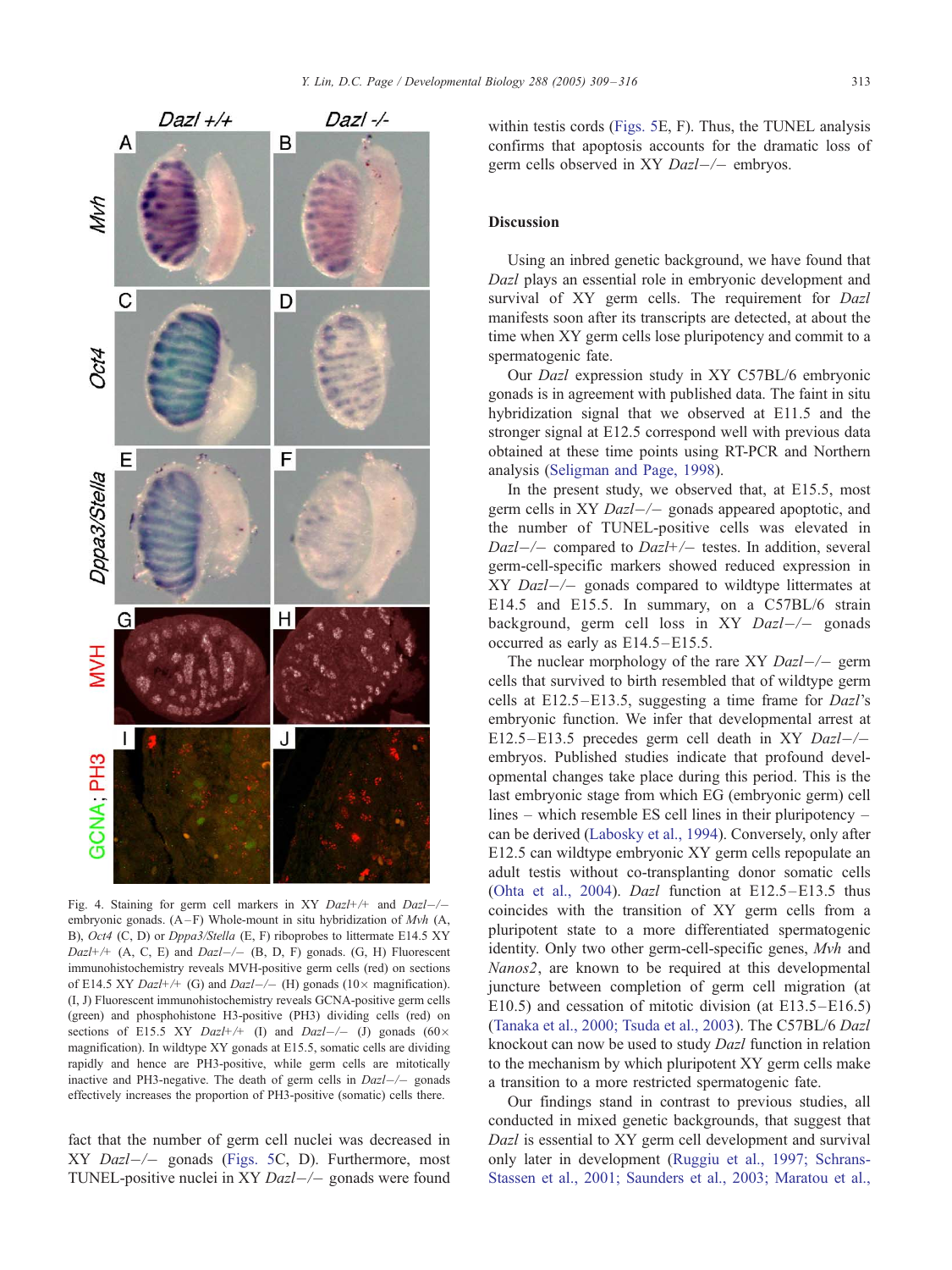<span id="page-5-0"></span>

Fig. 5. TUNEL and DAPI staining in E15.5 XY Dazl+/- (A, C, E) and Dazl-/- (B, D, F) gonad sections. TUNEL-positive cells visualized in green (A, B) and DAPI-positive nuclei in blue (C, D). Merged images in panels (E) and (F). Orange spots arise from non-specific fluorescence (A, B, E, F). Dotted white lines delineate some of the testis cords  $(C - F)$ .

2004). The earliest reported phenotype on a mixed genetic background is a decrease in germ cell numbers at E19.5 ([Ruggiu et al., 1997\)](#page-6-0). Another report characterized the XY  $Dazl$  -/- phenotype as a failure of postnatal spermatogonial differentiation, with no significant difference between germ cells of wildtype and  $Dazl$  testes until 9 days after birth ([Schrans-Stassen et al., 2001\)](#page-6-0). A third study concluded that the final defect in XY  $Dazl$ -/- germ cell development is a block in prophase I of the first wave of meiosis, occurring 1 to 2 weeks after birth ([Saunders et al., 2003\)](#page-6-0). Most recently, a study comparing RNA expression profiles of postnatal XY  $Dazl$ -/- and wildtype testes concluded that leptotenezygotene of meiosis is the most advanced stage attained by  $XY$  *Dazl-/-* germ cells ([Maratou et al., 2004\)](#page-6-0).

These phenotypic studies of mixed background mice, together with the fact that DAZL protein is present in early spermatocytes, argue that Dazl has important functions in postnatal XY germ cell development ([Ruggiu et al., 1997\)](#page-6-0). To explore these postnatal functions in greater detail, experiments must be carried out in a reproducible purestrain background (not yet identified) where  $XY$   $Dazl$  -/- germ cells survive in the neonate. Alternatively, a conditional *Dazl* allele must be made.

Our finding that Dazl is required in XY embryonic germ cells has implications for biochemical studies of the mouse DAZL protein. Previously, searches for mRNA targets of DAZL, a putative RNA-binding protein, have assumed that adult testis is the relevant tissue in which to identify targets ([Jiao et al., 2002; Venables et al., 2001\)](#page-6-0). The DAZL protein may bind different mRNAs in embryonic germ cells. Similarly, we suggest that microarray transcription profiling experiments in Dazl knockout mice be extended to embryonic XY gonads.

Previously reported variability in the timing of germ cell death in mice of mixed genetic background and the earlier phenotype seen in our present study of C57BL/6 animals indicate that strain background strongly affects the phenotype of XY  $Dazl$ -/- mice. Published studies using mice of uncertain or mixed genetic background may need to be reinterpreted in this light. In efforts to rescue the phenotype of XY  $Dazl$  –/– mice with human DAZ or DAZL transgenes, the human genes were inserted into ES cells from mice of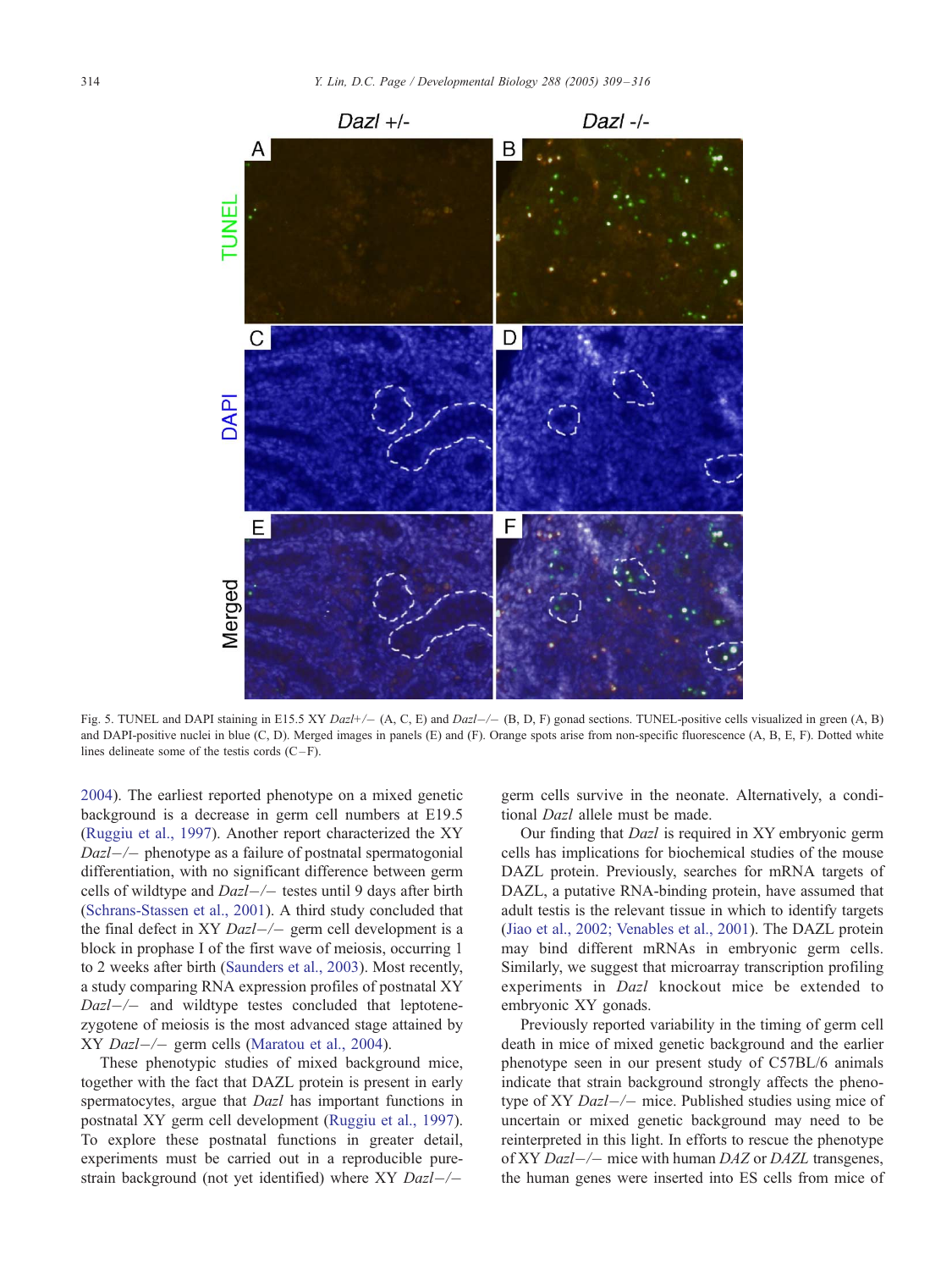<span id="page-6-0"></span>different mixed backgrounds ([Vogel et al., 2002\)](#page-7-0). The degree of rescue observed with human DAZ transgenes was variable and appeared to be independent of transgene copy number, insertion site and integrity of the DAZ coding region ([Vogel](#page-7-0) et al., 2002). Perhaps some phenotypic effects attributed to the transgenes actually represented the effects of straindependent modifiers introduced along with the transgenes.

Sensitivity of a mouse embryonic germ cell defect to strain background is not unique to Dazl. Disruption of Pin1 yielded no such abnormalities prior to backcrossing to C57BL/6, where both XY and XX Pin1-deficient embryos displayed poor embryonic germ cell proliferation (Atchison et al., 2003; Spears et al., 2003). In TrkB  $-/-$  neonatal ovaries, grossly abnormal morphology and reduced follicle numbers were observed in 50% of mixed background mice but in 100% of C57BL/6 mice (Spears et al., 2003). Thus, strain dependence of mouse embryonic germ cell phenotypes may be common. Inbred C57BL/6 Dazl knockout mice now provide opportunity to study a newly identified requirement for Dazl during a developmental period when crucial changes occur in XY germ cells.

#### Acknowledgments

We thank Howard Cooke for providing mice carrying the  $DazI^{TM1/Hgu}$  allelle; Min Wu for the  $DazI$  riboprobe; George Enders for GCNA antisera; Toshiaki Noce for anti-MVH sera; Mary Goodheart for animal husbandry; Michael Brown for processing and sectioning gonadal tissue samples; and Steve Rozen, Alex Bortvin, Andrew Baltus and Steve Wasserman for advice and comments on the manuscript.

#### Appendix A. Supplementary data

Supplementary data associated with this article can be found in the online version at [doi:10.1016/j.ydbio.2005.]( http:\\dx.doi.org\doi:10.1016\j.ydbio.2005.06.032 ) 06.032.

#### References

- Atchison, F.W., Capel, B., Means, A.R., 2003. Pin1 regulates the timing of mammalian primordial germ cell proliferation. Development 130, 3579 – 3586.
- Bowles, J., Teasdale, R.P., James, K., Koopman, P., 2003. Dppa3 is a marker of pluripotency and has a human homologue that is expressed in germ cell tumours. Cytogenet. Genome Res. 101, 261 – 265.
- Eberhart, C.G., Maines, J.Z., Wasserman, S.A., 1996. Meiotic cell cycle requirement for a fly homologue of human Deleted in Azoospermia. Nature 381, 783-785.
- Enders, G.C., May II, J.J., 1994. Developmentally regulated expression of a mouse germ cell nuclear antigen examined from embryonic day 11 to adult in male and female mice. Dev. Biol. 163, 331 – 340.
- Fujiwara, Y., Komiya, T., Kawabata, H., Sato, M., Fujimoto, H., Furusawa, M., Noce, T., 1994. Isolation of a DEAD-family protein gene that encodes a murine homolog of Drosophila vasa and its specific

expression in germ cell lineage. Proc. Natl. Acad. Sci. U. S. A. 91, 12258 – 12262.

- Hashimoto, Y., Maegawa, S., Nagai, T., Yamaha, E., Suzuki, H., Yasuda, [K., Inoue, K., 2004. Localized maternal factors are required for](#page-7-0) zebrafish germ cell formation. Dev. Biol. 268, 152-161.
- Houston, D.W., King, M.L., 2000. A critical role for Xdazl, a germ plasmlocalized RNA, in the differentiation of primordial germ cells in Xenopus. Development 127, 447 – 456.
- Jiao, X., Trifillis, P., Kiledjian, M., 2002. Identification of target messenger RNA substrates for the murine deleted in azoospermia-like RNAbinding protein. Biol. Reprod. 66, 475 – 485.
- Karashima, T., Sugimoto, A., Yamamoto, M., 2000. Caenorhabditis elegans homologue of the human azoospermia factor DAZ is required for oogenesis but not for spermatogenesis. Development 127, 1069 – 1079.
- Labosky, P.A., Barlow, D.P., Hogan, B.L., 1994. Embryonic germ cell lines and their derivation from mouse primordial germ cells. Ciba Found. Symp. 182, 157-168 (discussion 168-78).
- Maegawa, S., Yasuda, K., Inoue, K., 1999. Maternal mRNA localization of zebrafish DAZ-like gene. Mech. Dev. 81, 223 – 226.
- Maratou, K., Forster, T., Costa, Y., Taggart, M., Speed, R.M., Ireland, J., Teague, P., Roy, D., Cooke, H.J., 2004. Expression profiling of the developing testis in wild-type and Dazl knockout mice. Mol. Reprod. Dev. 67, 26 – 54.
- Menke, D.B., Page, D.C., 2002. Sexually dimorphic gene expression in the developing mouse gonad. Gene Expr. Patterns 2, 359 – 367.
- Menke, D.B., Koubova, J., Page, D.C., 2003. Sexual differentiation of germ cells in XX mouse gonads occurs in an anterior-to-posterior wave. Dev. Biol. 262, 303 – 312.
- Nagano, R., Tabata, S., Nakanishi, Y., Ohsako, S., Kurohmaru, M., Hayashi, Y., 2000. Reproliferation and relocation of mouse male germ cells (gonocytes) during prespermatogenesis. Anat. Rec. 258, 210 – 220.
- Ohta, H., Wakayama, T., Nishimune, Y., 2004. Commitment of fetal male germ cells to spermatogonial stem cells during mouse embryonic development. Biol. Reprod. 70, 1286 – 1291.
- Ovitt, C.A., Scholer, H.R., 1998. The molecular biology of Oct4 in the early embryo. Mol. Hum. Reprod. 4,  $1021 - 1031$ .
- Reijo, R., Lee, T.Y., Salo, P., Alagappan, R., Brown, L.G., Rosenberg, M., Rozen, S., Jaffe, T., Straus, D., Hovatta, O., et al., 1995. Diverse spermatogenic defects in humans caused by Y chromosome deletions encompassing a novel RNA-binding protein gene. Nat. Genet. 10, 383-393.
- Rozen, S., Skaletsky, H., 2000. Primer3 on the WWW for general users and for biologist programmers. Methods Mol. Biol. 132, 365 – 386.
- Ruggiu, M., Speed, R., Taggart, M., McKay, S.J., Kilanowski, F., Saunders, P., Dorin, J., Cooke, H.J., 1997. The mouse Dazla gene encodes a cytoplasmic protein essential for gametogenesis. Nature 389, 73-77.
- Saitou, M., Barton, S.C., Surani, M.A., 2002. A molecular programme for the specification of germ cell fate in mice. Nature 418, 293-300.
- Saunders, P.T., Turner, J.M., Ruggiu, M., Taggart, M., Burgoyne, P.S., Elliott, D., Cooke, H.J., 2003. Absence of mDazl produces a final block on germ cell development at meiosis. Reproduction 126, 589 – 597.
- Schrans-Stassen, B.H., Saunders, P.T., Cooke, H.J., de Rooij, D.G., 2001. Nature of the spermatogenic arrest in Dazl-/- mice. Biol. Reprod. 65,  $771 - 776$
- Seligman, J., Page, D.C., 1998. The Dazl gene is expressed in male and female embryonic gonads before germ cell sex differentiation. Biochem. Biophys. Res. Commun. 245, 878 – 882.
- Slee, R., Grimes, B., Speed, R.M., Taggart, M., Maguire, S.M., Ross, A., McGill, N.I., Saunders, P.T., Cooke, H.J., 1999. A human DAZ transgene confers partial rescue of the mouse Dazl null phenotype. Proc. Natl. Acad. Sci. U. S. A. 96, 8040 – 8045.
- Spears, N., Molinek, M.D., Robinson, L.L., Fulton, N., Cameron, H., Shimoda, K., Telfer, E.E., Anderson, R.A., Price, D.J., 2003. The role of neurotrophin receptors in female germ-cell survival in mouse and human. Development 130, 5481 – 5491.
- Tanaka, S.S., Toyooka, Y., Akasu, R., Katoh-Fukui, Y., Nakahara, Y., Suzuki, R., Yokoyama, M., Noce, T., 2000. The mouse homolog of